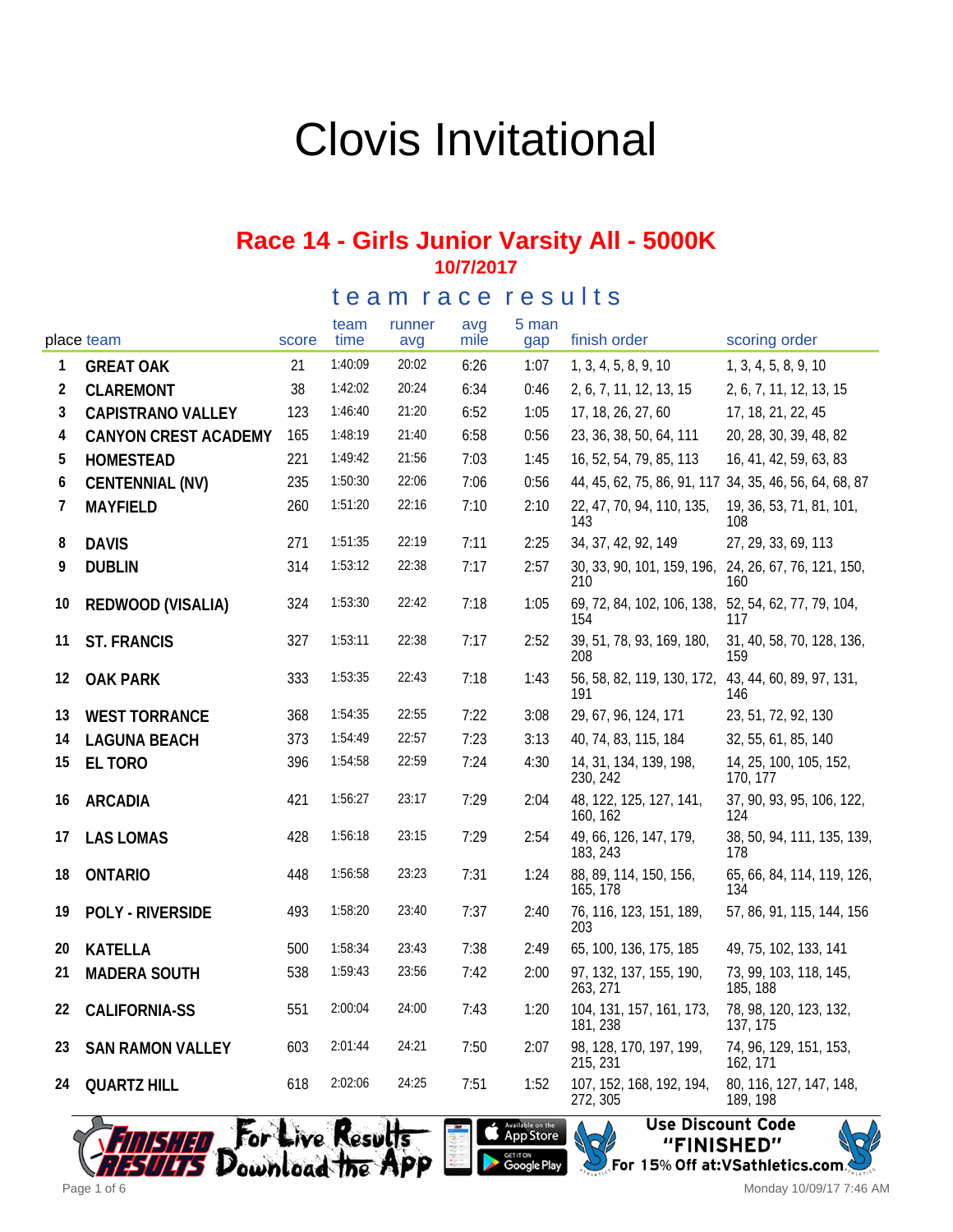#### team race results

|    | place team              | score | team<br>time | runner<br>avg | avg<br>mile | 5 man<br>gap | finish order                         | scoring order                        |
|----|-------------------------|-------|--------------|---------------|-------------|--------------|--------------------------------------|--------------------------------------|
| 25 | CLOVIS                  | 628   | 2:04:18      | 24:51         | 8:00        | 5:42         | 63, 118, 187, 221, 266,<br>304       | 47, 88, 142, 165, 186, 197           |
| 26 | <b>WASCO</b>            | 726   | 2:05:27      | 25:05         | 8:04        | 1:59         | 146, 188, 201, 202, 220,<br>225, 235 | 110, 143, 154, 155, 164,<br>167, 174 |
| 27 | <b>EL RANCHO</b>        | 740   | 2:06:18      | 25:15         | 8:07        | 2:13         | 142, 195, 205, 212, 224              | 107, 149, 157, 161, 166              |
| 28 | PIEDMONT                | 784   | 2:08:44      | 25:44         | 8:17        | 2:31         | 164, 182, 228, 233, 246,<br>251, 255 | 125, 138, 169, 172, 180,<br>181, 182 |
| 29 | <b>CLOVIS WEST</b>      | 798   | 2:17:41      | 27:32         | 8:51        | 7:27         | 144, 148, 274, 289, 296              | 109, 112, 190, 192, 195              |
| 30 | <b>SHAFTER</b>          | 874   | 2:13:26      | 26:41         | 8:35        | 1:41         | 218, 234, 241, 245, 258,<br>259      | 163, 173, 176, 179, 183,<br>184      |
| 31 | ST. PAUL                | 897   | 2:18:42      | 27:44         | 8:55        | 5:17         | 207, 226, 268, 277, 291,<br>293, 298 | 158, 168, 187, 191, 193,<br>194, 196 |
|    | DNP FOOTHILL TECHNOLOGY |       | 21:56        | 21:56         | 7:03        |              | 57                                   | 1 Runner                             |
|    | DNP CLOVIS NORTH        |       | 23:39        | 23:39         | 7:36        |              | 129                                  | 1 Runner                             |
|    | DNP DOS PUEBLOS         |       | 24:33        | 24:33         | 7:54        |              | 174                                  | 1 Runner                             |
|    | DNP CLOVIS EAST         |       | 24:42        | 24:42         | 7:57        |              | 177                                  | 1 Runner                             |
|    | DNP OAKS CHRISTIAN      |       | 49:40        | 24:50         | 7:59        |              | 59, 262                              | 2 Runners                            |
|    | DNP TAHOE TRUCKEE       |       | 48:27        | 24:14         | 7:48        |              | 103, 200                             | 2 Runners                            |
|    | DNP AYALA               |       | 49:21        | 24:40         | 7:56        |              | 108, 222                             | 2 Runners                            |
|    | DNP SAN JUAN HILLS      |       | 52:34        | 26:17         | 8:27        |              | 163, 273                             | 2 Runners                            |
|    | DNP AMADOR VALLEY       |       | 56:12        | 28:06         | 9:02        |              | 176, 297                             | 2 Runners                            |
|    | DNP UNIVERSITY FRES     |       | 1:00:40      | 30:20         | 9:45        |              | 229, 301                             | 2 Runners                            |
|    | DNP FOOTHILL (SS)       |       | 53:44        | 26:52         | 8:39        |              | 236, 252                             | 2 Runners                            |
|    | <b>DNP SKYLINE</b>      |       | 1:26:17      | 43:08         | 13:53       |              | 302, 306                             | 2 Runners                            |
|    | <b>DNP DANA HILLS</b>   |       | 1:05:15      | 21:45         | 7:00        |              | 32, 35, 68                           | 3 Runners                            |
|    | DNP POINT LOMA          |       | 1:11:42      | 23:54         | 7:41        |              | 55, 158, 209                         | 3 Runners                            |
|    | DNP LAGUNA HILLS        |       | 1:07:13      | 22:24         | 7:12        |              | 71, 73, 87                           | 3 Runners                            |
|    | DNP HILLSDALE           |       | 1:22:36      | 27:32         | 8:51        |              | 120, 281, 288                        | 3 Runners                            |
|    | DNP ST JOSEPH LAKEWOOD  |       | 1:24:47      | 28:15         | 9:05        |              | 217, 279, 287                        | 3 Runners                            |
|    | <b>DNP BUCHANAN</b>     |       | 1:41:32      | 25:23         | 8:10        |              | 24, 204, 214, 282                    | 4 Runners                            |
|    | DNP KING                |       | 1:30:14      | 22:33         | 7:15        |              | 28, 46, 99, 145                      | 4 Runners                            |
|    | DNP CRESCENTA VALLEY    |       | 1:32:37      | 23:09         | 7:27        |              | 77, 95, 109, 153                     | 4 Runners                            |
|    | DNP PALO ALTO           |       | 1:32:56      | 23:14         | 7:28        |              | 80, 81, 121, 166                     | 4 Runners                            |
|    | DNP TORRANCE            |       | 1:35:47      | 23:56         | 7:42        |              | 105, 133, 140, 186                   | 4 Runners                            |
|    | DNP EDISON HB           |       | 1:47:24      | 26:51         | 8:38        |              | 112, 193, 280, 285                   | 4 Runners                            |





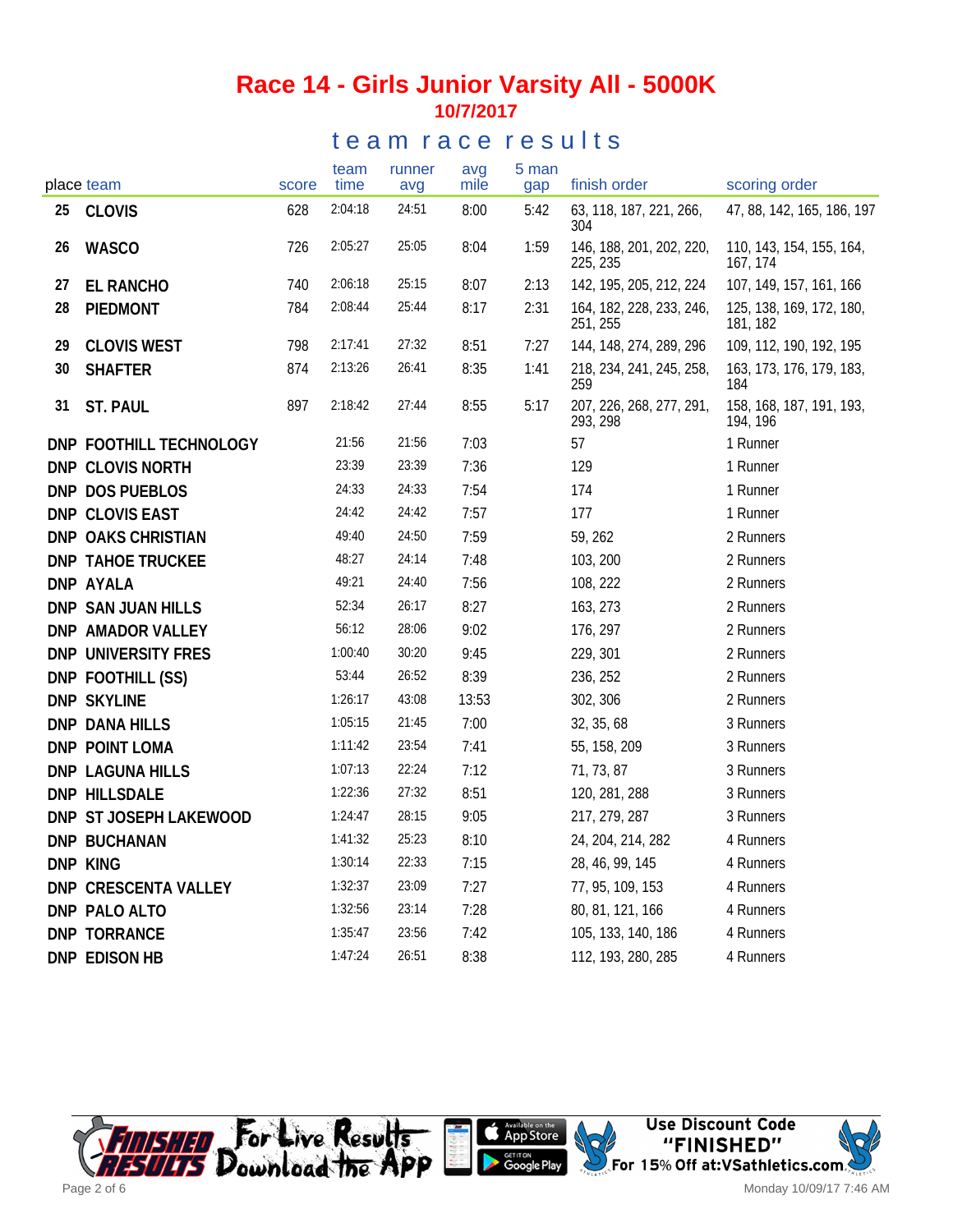# Clovis Invitational

## **Race 14 - Girls Junior Varsity All - 5000K 10/7/2017**

## individual race results

| place | name                     |    | grade school                 | time points |                | place | name                    |    | grade school                 | time    | points |
|-------|--------------------------|----|------------------------------|-------------|----------------|-------|-------------------------|----|------------------------------|---------|--------|
| 1     | <b>ELIZABETH RICHTER</b> | 11 | <b>Great Oak</b>             | 19:22.4 1   |                | 36    | ANNABELLE INGRASSIA     | 10 | Canyon Crest Academy 21:34.3 |         | -28    |
| 2     | SARA AYALA               | 11 | Claremont                    | 19:53.0 2   |                | 37    | <b>SELBY ANDERSON</b>   | 10 | Davis                        | 21:35.4 | 29     |
| 3     | <b>ERICKA BURGESS</b>    | 12 | <b>Great Oak</b>             | 19:57.0 3   |                | 38    | MADELINE FORD           | 10 | Canyon Crest Academy         | 21:37.8 | 30     |
| 4     | KATYA CANDRAY            | 11 | Great Oak                    | 20:01.9 4   |                | 39    | <b>GRACE ROGERS</b>     | 11 | St. Francis                  | 21:38.5 | 31     |
| 5     | <b>IVY JOHNSON</b>       | 10 | <b>Great Oak</b>             | 20:18.7 5   |                | 40    | <b>GRACE LAMONTAGNE</b> | 12 | Laguna Beach                 | 21:39.1 | 32     |
| 6     | <b>JULIA MARRIOTT</b>    | 11 | Claremont                    | 20:22.8 6   |                | 41    | SABRINA HARRISON        | 12 | Great Oak                    | 21:40.3 |        |
| 7     | <b>ISATU N'DIAYE</b>     | 9  | Claremont                    | 20:28.5     | $\overline{7}$ | 42    | MIA DI GENOVA           | 10 | Davis                        | 21:40.5 | 33     |
| 8     | <b>JOSIE ROGERS</b>      | 11 | Great Oak                    | 20:29.7 8   |                | 43    | <b>MEGAN BUCKLEY</b>    | 11 | Great Oak                    | 21:40.9 |        |
| 9     | <b>KYLEIGH MACY</b>      | 12 | <b>Great Oak</b>             | 20:32.7     | - 9            | 44    | CARMELLA ALLEN          | 12 | Centennial (NV)              | 21:43.9 | 34     |
| 10    | SOPHIE RODRIGUEZ         | 9  | Great Oak                    | 20:34.7     | 10             | 45    | JULIANNE MANNING        | 9  | Centennial (NV)              | 21:44.5 | 35     |
| 11    | ANNETTE HERMELIN         | 11 | Claremont                    | 20:38.4     | 11             | 46    | <b>SKYLAR SMITH</b>     | 12 | King                         | 21:45.9 |        |
| 12    | <b>LAURYN NOETH</b>      | 10 | Claremont                    | 20:39.9     | 12             | 47    | LAURA ARCIA             | 11 | Mayfield                     | 21:48.9 | 36     |
| 13    | <b>EMMA CARTER</b>       | 11 | Claremont                    | 20:41.7     | 13             | 48    | <b>CINDY CHEN</b>       | 11 | Arcadia                      | 21:49.5 | 37     |
| 14    | <b>OLIVYA PASTIS</b>     | 12 | El Toro                      | 20:41.7     | -14            | 49    | TARA BRADLEY            | 11 | Las Lomas                    | 21:51.1 | 38     |
| 15    | <b>GRACE DORANTES</b>    | 9  | Claremont                    | 20:41.8     | 15             | 50    | <b>ALLISON RIOS</b>     | 10 | Canyon Crest Academy         | 21:51.1 | 39     |
| 16    | TEIA CHOU                | 9  | Homestead                    | 20:52.6     | 16             | 51    | <b>CASSIDY LOURIM</b>   | 11 | St. Francis                  | 21:51.2 | 40     |
| 17    | <b>ALEXIS TELFORD</b>    | 9  | Capistrano Valley            | 20:57.3     | 17             | 52    | <b>IVY CHANG</b>        | 9  | Homestead                    | 21:52.2 | 41     |
| 18    | <b>SHANNON TRUEMAN</b>   | 9  | Capistrano Valley            | 20:58.9     | 18             | 53    | AYA SOLER               | 9  | Great Oak                    | 21:52.7 |        |
| 19    | KENDALL HARRISON         | 10 | Great Oak                    | 20:59.3     |                | 54    | SAMANTHA LIEBERMAN      | 11 | Homestead                    | 21:54.6 | 42     |
| 20    | <b>LILY WIDRIG</b>       | 9  | Claremont                    | 21:00.5     |                | 55    | <b>SARA LUEDKE</b>      | 11 | Point Loma                   | 21:56.0 |        |
| 21    | LARISSA CURSARO          | 11 | Claremont                    | 21:06.6     |                | 56    | <b>EMILY STEPHENS</b>   | 12 | Oak Park                     | 21:56.1 | 43     |
| 22    | ELLIE KIECHLER           | 11 | Mayfield                     | 21:07.4     | -19            | 57    | <b>ISABELLE EGBERT</b>  | 12 | Foothill Technology          | 21:56.6 |        |
| 23    | <b>EDEN DENG</b>         | 12 | Canyon Crest Academy 21:10.1 |             | 20             | 58    | <b>LIZZIE VERDIN</b>    | 11 | Oak Park                     | 21:57.4 | 44     |
| 24    | <b>EMILY VARNEY</b>      | 12 | Buchanan                     | 21:14.7     |                | 59    | <b>MOIRA DEWEY</b>      | 12 | Oaks Christian               | 21:59.3 |        |
| 25    | <b>ALEX LARSON</b>       | 10 | Great Oak                    | 21:16.7     |                | 60    | <b>HAYLEY MORDY</b>     | 11 | Capistrano Valley            | 22:02.6 | 45     |
| 26    | LIBBY GARABEDIAN         | 10 | Capistrano Valley            | 21:20.8     | 21             | 61    | <b>JULIA NEVENS</b>     | 9  | Great Oak                    | 22:03.2 |        |
| 27    | SAMANTHA FULKERSON       | 9  | Capistrano Valley            | 21:21.0     | 22             | 62    | KIANA LITTLEMAN         | 9  | Centennial (NV)              | 22:03.3 | 46     |
| 28    | CARISSA AVILA            | 12 | King                         | 21:22.8     |                | 63    | <b>EMMA STREICH</b>     | 11 | Clovis                       | 22:03.9 | 47     |
| 29    | <b>DENISE PIERCE</b>     | 11 | <b>West Torrance</b>         | 21:22.9     | 23             | 64    | LAURA KRASNOW           | 11 | Canyon Crest Academy         | 22:06.6 | 48     |
| 30    | <b>JAMIE BOUCHARD</b>    | 12 | Dublin                       | 21:23.3     | 24             | 65    | <b>GINNY LOPEZ</b>      | 9  | Katella                      | 22:06.8 | 49     |
| 31    | <b>GENEVIEVE GRAY</b>    | 11 | El Toro                      | 21:29.2 25  |                | 66    | KAITLYN SUTHERLAND      | 10 | Las Lomas                    | 22:07.6 | 50     |
| 32    | <b>JADEN HASKINS</b>     | 11 | Dana Hills                   | 21:31.8     |                | 67    | CARMEN HERNANDEZ        | 12 | West Torrance                | 22:09.1 | 51     |
| 33    | NICOLE CHEN              | 12 | Dublin                       | 21:31.9     | 26             | 68    | <b>BELLA HANNA</b>      | 11 | Dana Hills                   | 22:10.2 |        |
| 34    | HANNAH LYBBERT           | 11 | Davis                        | 21:33.2     | 27             | 69    | JACQUELINE CANCHOLA     | 9  | Redwood (Visalia)            | 22:10.4 | 52     |
| 35    | <b>HAILEY HUNNER</b>     | 11 | Dana Hills                   | 21:33.7     |                | 70    | AGNESE SANAVIO          | 10 | Mayfield                     | 22:12.6 | 53     |





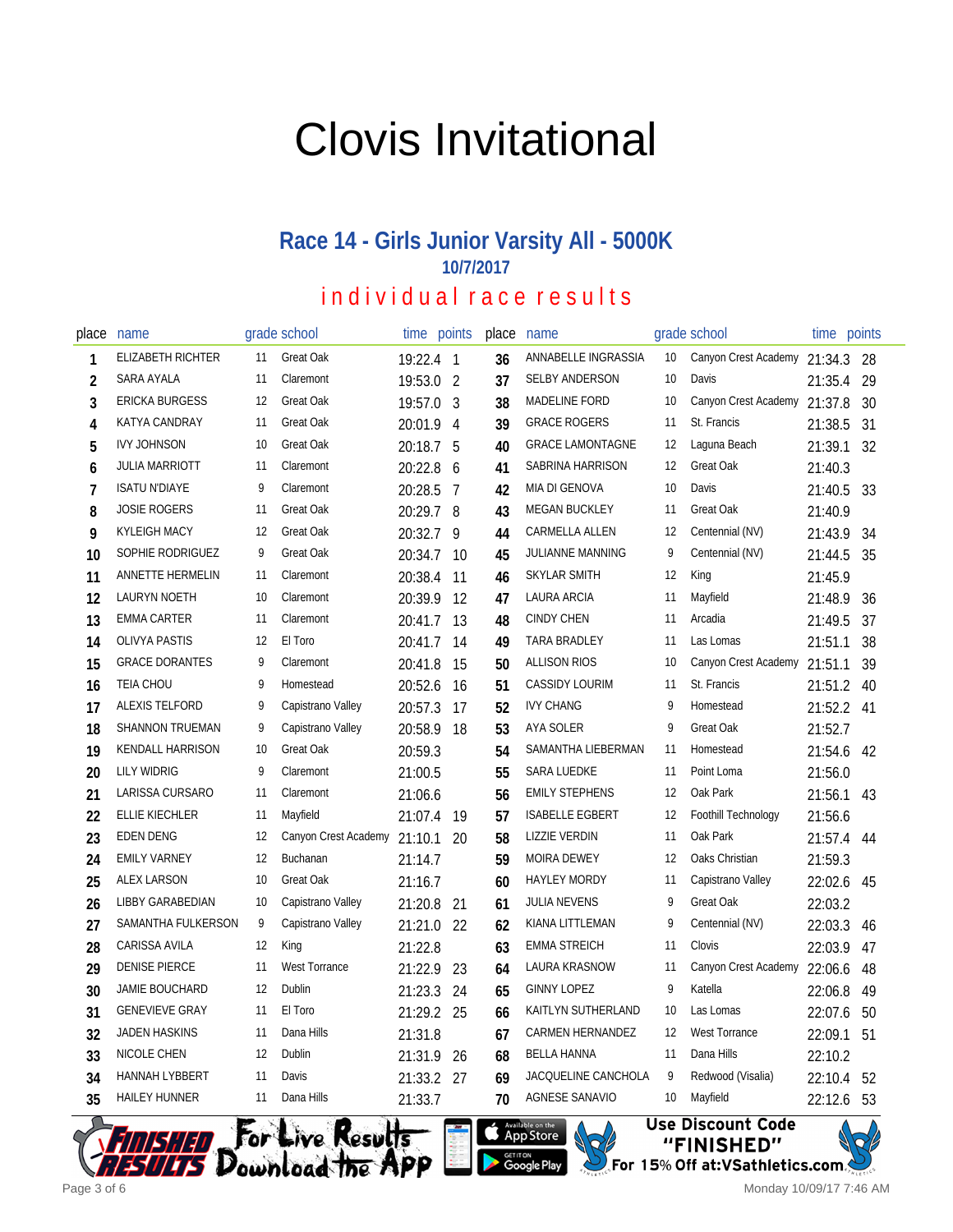### individual race results

| place | name                                 |    | grade school         | time points |      | place | name                       |    | grade school         | time points |     |
|-------|--------------------------------------|----|----------------------|-------------|------|-------|----------------------------|----|----------------------|-------------|-----|
| 71    | <b>AMAIRANI SANCHEZ</b>              | 11 | Laguna Hills         | 22:15.6     |      | 112   | <b>KAILA ENNEN</b>         | 10 | Edison HB            | 23:22.0     |     |
| 72    | <b>CRYSTAL JUARGUI</b>               | 9  | Redwood (Visalia)    | 22:16.5     | -54  | 113   | PEYTON GEE                 | 11 | Homestead            | 23:22.6     | 83  |
| 73    | <b>KAYLIE BAIR</b>                   | 12 | Laguna Hills         | 22:17.0     |      | 114   | ANA SANTIGAO               | 12 | Ontario              | 23:23.3     | 84  |
| 74    | <b>WHITNEY</b><br><b>WINEFORDNER</b> | 9  | Laguna Beach         | 22:17.5     | 55   | 115   | <b>AUDREY SUTTON</b>       | 9  | Laguna Beach         | 23:24.2     | 85  |
| 75    | ANYSSA FRUTOS                        | 9  | Centennial (NV)      | 22:18.6     | 56   | 116   | YULISA MEDINA              | 11 | Poly - Riverside     | 23:25.7     | 86  |
| 76    | LAUREN DEFRANK                       | 12 | Poly - Riverside     | 22:20.0     | 57   | 117   | <b>BAILEY ROBERTS</b>      | 9  | Centennial (NV)      | 23:26.9     | 87  |
| 77    | <b>SOJEONG KANG</b>                  | 11 | Crescenta Valley     | 22:21.1     |      | 118   | AMBER HODGES               | 12 | Clovis               | 23:27.0     | 88  |
| 78    | ELIZABETH RAMM                       | 10 | St. Francis          | 22:22.3     | 58   | 119   | <b>MADELINE PETTIE</b>     | 12 | Oak Park             | 23:28.1     | 89  |
| 79    | ANNA PERRONNE                        | 9  | Homestead            | 22:24.7     | 59   | 120   | <b>LILLIAN FAHSEL</b>      | 9  | Hillsdale            | 23:28.3     |     |
| 80    | SUFI KAUR                            | 11 | Palo Alto            | 22:27.5     |      | 121   | <b>MAYA REBITZER</b>       | 12 | Palo Alto            | 23:31.4     |     |
| 81    | ANDREA CHANDLER                      | 12 | Palo Alto            | 22:31.0     |      | 122   | <b>HANNAH ZHANG</b>        | 12 | Arcadia              | 23:31.5     | 90  |
| 82    | <b>ABIGAIL MESSE</b>                 | 11 | Oak Park             | 22:33.7     | -60  | 123   | LANA SANTIAGO              | 9  | Poly - Riverside     | 23:34.1     | 91  |
| 83    | HANNAH VOGEL                         | 12 | Laguna Beach         | 22:36.2 61  |      | 124   | SARAH GASTELUM             | 10 | <b>West Torrance</b> | 23:35.7     | 92  |
| 84    | KATIE BECERRA                        | 9  | Redwood (Visalia)    | 22:38.0     | 62   | 125   | KATARINA WEISINGER         | 9  | Arcadia              | 23:36.0     | 93  |
| 85    | <b>FIONA CHEN</b>                    | 9  | Homestead            | 22:38.3     | 63   | 126   | <b>CATHERINE TATE</b>      | 9  | Las Lomas            | 23:36.9     | 94  |
| 86    | <b>ASHLEY ROBERTS</b>                | 9  | Centennial (NV)      | 22:40.5     | 64   | 127   | <b>MACKENNA LEE</b>        | 10 | Arcadia              | 23:37.2     | 95  |
| 87    | <b>WENDY BRAVO</b>                   | 10 | Laguna Hills         | 22:40.7     |      | 128   | AIDAN MCALLISTER           | 10 | San Ramon Valley     | 23:38.2     | 96  |
| 88    | <b>MIXTLI AGUILAR</b>                | 12 | Ontario              | 22:42.7     | 65   | 129   | NATALIA ROBLES             | 11 | Clovis North         | 23:39.1     |     |
| 89    | <b>JOANNA LOPEZ</b>                  | 10 | Ontario              | 22:45.5     | 66   | 130   | <b>CAMILLE DRIGGS</b>      | 12 | Oak Park             | 23:39.8     | 97  |
| 90    | SOPHIA LIU                           | 11 | Dublin               | 22:46.7 67  |      | 131   | <b>MELANIE TORRES</b>      | 9  | California-SS        | 23:41.5     | 98  |
| 91    | KALYEE HOOVER                        | 9  | Centennial (NV)      | 22:46.7     | 68   | 132   | <b>TRINY LEON</b>          | 10 | Madera South         | 23:42.9     | -99 |
| 92    | ABBY REINA-GUERRA                    | 12 | Davis                | 22:47.8     | 69   | 133   | <b>DAISY CENDEJAS</b>      | 12 | Torrance             | 23:43.0     |     |
| 93    | <b>TERESA LEE</b>                    | 12 | St. Francis          | 22:48.5     | 70   | 134   | <b>EMILY CODY</b>          | 11 | El Toro              | 23:44.5     | 100 |
| 94    | ANDREA HUERTA                        | 11 | Mayfield             | 22:53.4     | -71  | 135   | <b>MARISSA PEREZ</b>       | 12 | Mayfield             | 23:47.1     | 101 |
| 95    | <b>IZZY LIEBERMAN</b>                | 11 | Crescenta Valley     | 22:54.2     |      | 136   | <b>FRANCIS BANDERAS</b>    | 12 | Katella              | 23:47.3     | 102 |
| 96    | <b>MAE TRICE</b>                     | 10 | <b>West Torrance</b> | 22:56.5     | 72   | 137   | KARLA CABRERA              | 11 | Madera South         | 23:48.8     | 103 |
| 97    | <b>CRISTAL REYES</b>                 | 10 | Madera South         | 23:02.0     | 73   | 138   | <b>KRISSY HETHERINGTON</b> | 9  | Redwood (Visalia)    | 23:49.2     | 104 |
| 98    | <b>TAYLOR DAETZ</b>                  | 11 | San Ramon Valley     | 23:08.0     | 74   | 139   | <b>ALICIA LONG</b>         | 9  | El Toro              | 23:50.5     | 105 |
| 99    | <b>MACKENZIE PETERS</b>              | 11 | King                 | 23:08.3     |      | 140   | DIVYA NAIR                 | 11 | Torrance             | 23:52.0     |     |
| 100   | BRENDA HERNANDEZ                     | 12 | Katella              | 23:08.8     | - 75 | 141   | <b>NEHA ATHAVALE</b>       | 9  | Arcadia              | 23:53.5     | 106 |
| 101   | JOLIE KAN                            | 11 | Dublin               | 23:09.6 76  |      | 142   | <b>JAZMINE MORALES</b>     | 12 | El Rancho            | 23:53.6 107 |     |
| 102   | <b>MEGAN JAMES</b>                   | 11 | Redwood (Visalia)    | 23:09.8 77  |      | 143   | ELYSEE VIELMA              | 11 | Mayfield             | 23:56.0     | 108 |
| 103   | ELIZABETH MORGAN                     | 12 | Tahoe Truckee        | 23:12.3     |      | 144   | ALYSSA SALDIVAR            | 12 | Clovis West          | 23:56.6     | 109 |
| 104   | SOPHIA HERNANDEZ                     | 10 | California-SS        | 23:13.2 78  |      | 145   | <b>FAITH CHICK</b>         | 11 | King                 | 23:57.0     |     |
| 105   | CHLOE BEEDY                          | 12 | Torrance             | 23:15.0     |      | 146   | <b>LISA GARCIA</b>         | 12 | Wasco                | 23:57.5     | 110 |
| 106   | SOPHIA DOMINGUEZ                     | 10 | Redwood (Visalia)    | 23:16.1     | - 79 | 147   | <b>KENDALL TISH</b>        | 9  | Las Lomas            | 23:58.1     | 111 |
| 107   | RILEY BRIGGS                         | 9  | Quartz Hill          | 23:17.0 80  |      | 148   | ERICKA TREVINO             | 11 | Clovis West          | 23:58.4     | 112 |
| 108   | NIRALI PATEL                         | 11 | Ayala                | 23:17.7     |      | 149   | <b>ODESSA SENG</b>         | 12 | Davis                | 23:59.0     | 113 |
| 109   | PERSIYANA PETROVA                    | 11 | Crescenta Valley     | 23:17.7     |      | 150   | ALONDRA GALVEZ             | 9  | Ontario              | 23:59.1     | 114 |
| 110   | <b>BELLA MENDOZA</b>                 | 12 | Mayfield             | 23:17.9 81  |      | 151   | <b>ISABEL AVELLA</b>       | 9  | Poly - Riverside     | 24:00.8     | 115 |
| 111   | <b>ALLISON SHAO</b>                  | 10 | Canyon Crest Academy | 23:18.0 82  |      | 152   | ELIZABETH DORANTES         | 10 | Quartz Hill          | 24:03.1     | 116 |
|       |                                      |    |                      |             |      | 153   | RACHEL HART                | 11 | Crescenta Valley     | 24:04.2     |     |





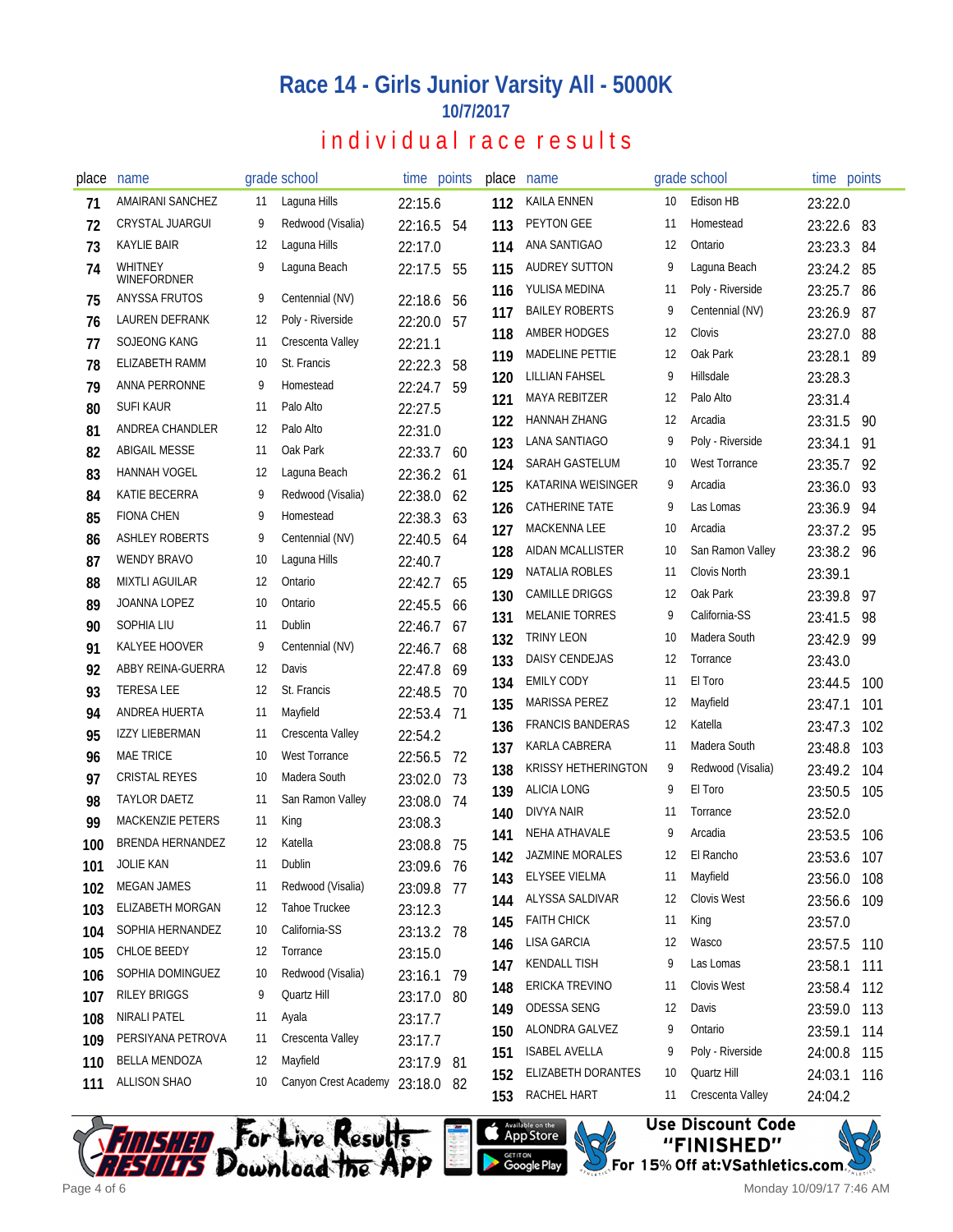### individual race results

| place | name                     |     | grade school         | time points |     |     | place name              |    | grade school           | time points |     |
|-------|--------------------------|-----|----------------------|-------------|-----|-----|-------------------------|----|------------------------|-------------|-----|
| 154   | SIERRA DISMUKE           | 9   | Redwood (Visalia)    | 24:04.4     | 117 | 196 | STELLA ROCCHI           | 12 | Dublin                 | 25:10.6     | 150 |
| 155   | ANGELICA CORTES          | 9   | Madera South         | 24:07.4     | 118 | 197 | RACHEL SABBE            | 9  | San Ramon Valley       | 25:12.2     | 151 |
| 156   | MONIQUE VILLA            | 10  | Ontario              | 24:07.5     | 119 | 198 | <b>KATEY MEJIA</b>      | 11 | El Toro                | 25:12.6     | 152 |
| 157   | <b>EMMA DOMINGUEZ</b>    | 9   | California-SS        | 24:13.0     | 120 | 199 | <b>ISABELLA HERBEK</b>  | 10 | San Ramon Valley       | 25:15.5     | 153 |
| 158   | <b>MIA STEWART</b>       | 9   | Point Loma           | 24:16.9     |     | 200 | ARIANA KENDALL          | 12 | <b>Tahoe Truckee</b>   | 25:15.6     |     |
| 159   | <b>HANNAH GOLDFARB</b>   | 11  | Dublin               | 24:20.6     | 121 | 201 | SAMANTHA GONZALEZ       | 10 | Wasco                  | 25:17.0     | 154 |
| 160   | <b>VICKY LI</b>          | 9   | Arcadia              | 24:21.9     | 122 | 202 | <b>NURIA DIAZ</b>       | 12 | Wasco                  | 25:18.4     | 155 |
| 161   | <b>NEOMI BARAJAS</b>     | 10  | California-SS        | 24:22.9     | 123 | 203 | CELINE MILLANPONCE      | 11 | Poly - Riverside       | 25:19.7     | 156 |
| 162   | <b>JENNA MURAKAMI</b>    | 10  | Arcadia              | 24:24.3     | 124 | 204 | ALEEZA HASSAN           | 11 | Buchanan               | 25:20.4     |     |
| 163   | TAYLOR LUNA              | 12  | San Juan Hills       | 24:25.0     |     | 205 | JAYDEY VILLA            | 11 | El Rancho              | 25:23.7 157 |     |
| 164   | <b>VALERIE XIONG</b>     | 9   | Piedmont             | 24:25.6     | 125 | 206 | NATALIE GRIJALVA        | 12 | Redwood (Visalia)      | 25:23.7     |     |
| 165   | LIZBETH OLMOS            | 10  | Ontario              | 24:26.3     | 126 | 207 | JADE PEREZ              | 10 | St. Paul               | 25:26.9     | 158 |
| 166   | <b>CAITY BERRY</b>       | 12  | Palo Alto            | 24:26.6     |     | 208 | <b>MARISA PETERSON</b>  | 10 | St. Francis            | 25:28.3     | 159 |
| 167   | <b>GEENA LIMFAT</b>      | 9   | Arcadia              | 24:29.0     |     | 209 | <b>ZOE FRICKER</b>      | 9  | Point Loma             | 25:29.7     |     |
| 168   | <b>JASMINE CARPENTER</b> | 11  | Quartz Hill          | 24:29.4     | 127 | 210 | <b>MARIAN WANG</b>      | 11 | Dublin                 | 25:34.2     | 160 |
| 169   | <b>BRIDGETTE KEMP</b>    | 9   | St. Francis          | 24:30.8     | 128 | 211 | ALLYSON TONG            | 12 | Arcadia                | 25:37.6     |     |
| 170   | <b>ZOE KIRKLAND</b>      | 11  | San Ramon Valley     | 24:30.9     | 129 | 212 | KAYLEE AMADOR           | 11 | El Rancho              | 25:43.7     | 161 |
| 171   | <b>BELLA TORRES</b>      | 10  | <b>West Torrance</b> | 24:31.3     | 130 | 213 | ANDREA GILES            | 9  | Centennial (NV)        | 25:44.9     |     |
| 172   | <b>JULIA BARYLAK</b>     | 11  | Oak Park             | 24:32.3     | 131 | 214 | MIKAYA BELTRAN          | 12 | Buchanan               | 25:47.6     |     |
| 173   | YOMAIRA GARCIA           | 9   | California-SS        | 24:33.8     | 132 | 215 | ELENA FENOGLIIO         | 10 | San Ramon Valley       | 25:49.3     | 162 |
| 174   | <b>GISELLE RAMIREZ</b>   | 11  | Dos Pueblos          | 24:33.8     |     | 216 | SONYA NALAPRAYA         | 10 | Arcadia                | 25:51.6     |     |
| 175   | ELENA FERRINO            | 10  | Katella              | 24:36.0     | 133 | 217 | SARAH BAZUA             | 11 | St Joseph Lakewood     | 25:51.8     |     |
| 176   | <b>VICKY VEGA</b>        | 11  | <b>Amador Valley</b> | 24:40.7     |     | 218 | <b>JAQUELINE GOMEZ</b>  | 12 | Shafter                | 25:53.3     | 163 |
| 177   | NICOLYN LOPEZ            | 11  | Clovis East          | 24:42.1     |     | 219 | <b>MEGAN SEIFERT</b>    | 10 | St. Francis            | 25:55.7     |     |
| 178   | DANIA ROMO               | 10  | Ontario              | 24:43.3     | 134 | 220 | LETICIA MADUENO         | 11 | Wasco                  | 25:56.9     | 164 |
| 179   | SAMTHA THOMPSON          | -11 | Las Lomas            | 24:45.1     | 135 | 221 | <b>MARLEM REYES</b>     | 11 | Clovis                 | 26:03.1     | 165 |
| 180   | SKYLAR STRAWN            | 9   | St. Francis          | 24:45.7     | 136 | 222 | <b>CLAIRE GAGLIO</b>    | 10 | Ayala                  | 26:03.6     |     |
| 181   | NATALIA SANTACRUZ        | 9   | California-SS        | 24:48.3     | 137 | 223 | ABIGAIL MENDOZA         | 9  | Ontario                | 26:05.9     |     |
| 182   | AMY FOO                  | 10  | Piedmont             | 24:50.4     | 138 | 224 | STEPHANIE ALVA          | 12 | El Rancho              | 26:06.8     | 166 |
| 183   | RAINA LARSON             | 11  | Las Lomas            | 24:51.1     | 139 | 225 | JAZLYN LOPEZ            | 9  | Wasco                  | 26:07.1     | 167 |
| 184   | <b>KATIE ROLLINS</b>     | 11  | Laguna Beach         | 24:52.4 140 |     | 226 | <b>ISABELLA DURAN</b>   | 10 | St. Paul               | 26:08.8     | 168 |
| 185   | ANGELA ACUNA             | 12  | Katella              | 24:55.9 141 |     | 227 | YUMEI LIN               | 12 | Arcadia                | 26:09.9     |     |
| 186   | PAIGE BEEDY              | 12  | Torrance             | 24:57.3     |     | 228 | LUCY RICHARDSON         | 10 | Piedmont               | 26:10.5     | 169 |
| 187   | MONIQUE LUNA             | 11  | Clovis               | 24:57.6     | 142 | 229 | ANNIKA PFISHER          | 11 | <b>University FRES</b> | 26:10.9     |     |
| 188   | PENELOPE RODRIGUEZ       | 10  | Wasco                | 24:58.0     | 143 | 230 | <b>MADISON PHAM</b>     | 9  | El Toro                | 26:13.0     | 170 |
| 189   | TIFFANY JONES            | 11  | Poly - Riverside     | 25:00.3     | 144 | 231 | <b>JENNY STAUBER</b>    | 9  | San Ramon Valley       | 26:17.0     | 171 |
| 190   | ADAMARI SANTOS           | 11  | Madera South         | 25:02.2     | 145 | 232 | ANICA MANINANG          | 9  | Arcadia                | 26:17.6     |     |
| 191   | SKYLAR HARTMIRE          | 11  | Oak Park             | 25:06.3     | 146 | 233 | ELLIE ANDERSEN          | 9  | Piedmont               | 26:20.5     | 172 |
| 192   | DANIELA VARGAS           | 11  | Quartz Hill          | 25:07.1     | 147 | 234 | <b>ESTEFANY AGUILAR</b> | 10 | Shafter                | 26:22.8     | 173 |
| 193   | SARAH HOOPER             | 9   | Edison HB            | 25:08.9     |     | 235 | ALONDRA HERNANDEZ       | 12 | Wasco                  | 26:22.9     | 174 |
| 194   | <b>GRECIA CHAVEZ</b>     | 10  | Quartz Hill          | 25:09.4     | 148 | 236 | ALEJANDRA NAVARRO       | 11 | Foothill (SS)          | 26:25.6     |     |
| 195   | LEXY CASTILLO            | 11  | El Rancho            | 25:10.4 149 |     | 237 | SIENA VINCENT           | 9  | St. Francis            | 26:27.3     |     |